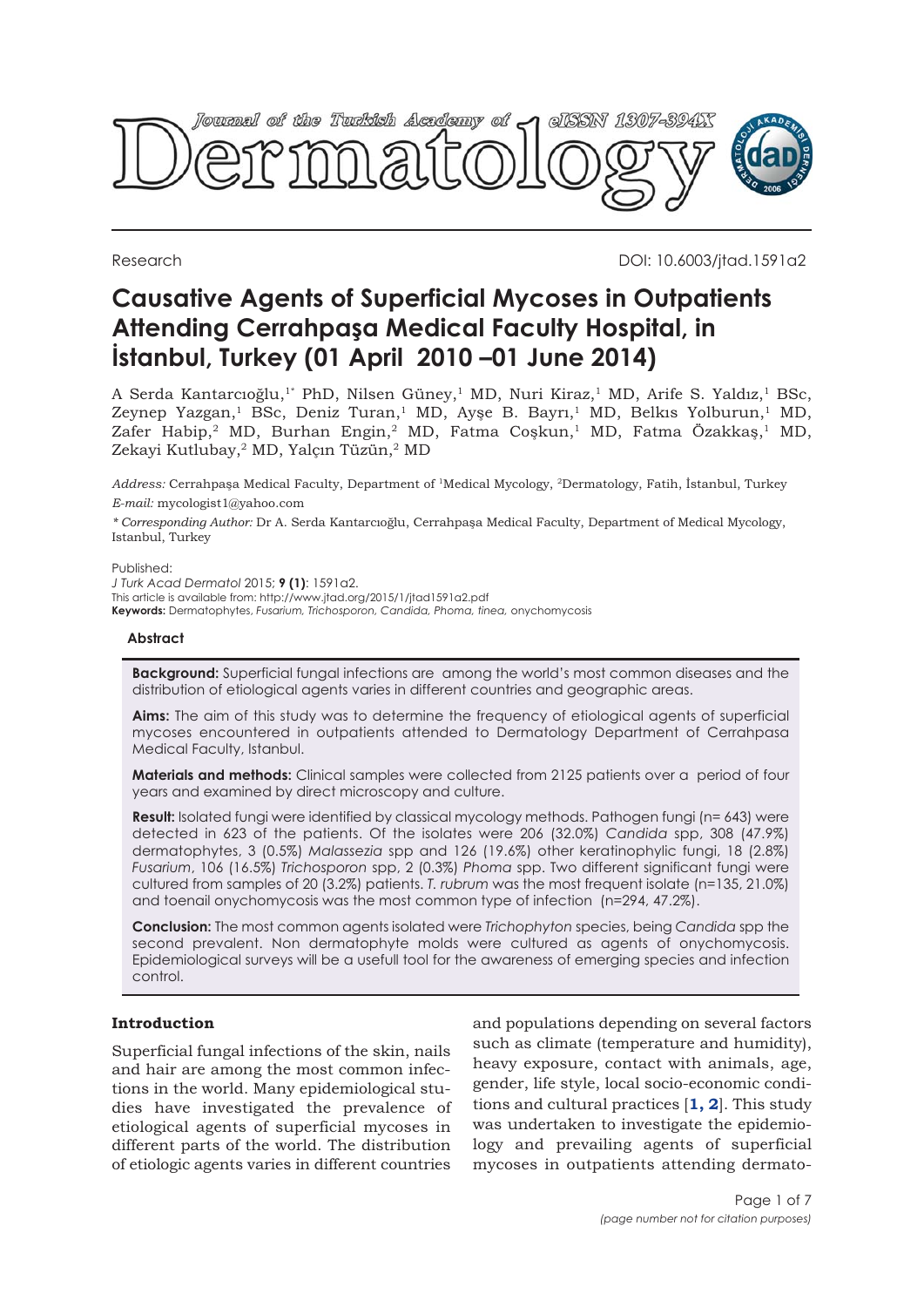<span id="page-1-0"></span>*J Turk Acad Dermato*l 2015; **9 (1)**: 1591a2. http://www.jtad.org/2015/1/jtad1591a2.pdf



Figure 1. Age and gender distribution of patients with clinically suggestive lesions (no=2125) and of them those with microbiologically proven dermatomycosis (no=643)

logy department of a university hospital, in Istanbul, Turkey, in a 4-year period.

## **Materials and Methods**

Skin scales and scapings, nail and hair specimens of patients reffered by the department of dermatology with suspected dermatomycosis were collected and examined in our laboratory over a 2-year period. Detailed history were taken from patients and samples were collected before antifungal treatment started. Skin and nail surfaces were disinfected by 70% ethanol and specimens were collected from the edge of the lesions with a sterile surgical blade and approximately 5 to 10 hair roots were pulled out with sterile epilator forceps. Nail fragments were collected with the aid of a sterile scissors from the deepest part of the nail and as close as possible to the healthy nail. All samples were placed in labelled sterile Petri dishes and processed freshly. Clinical samples were examined by direct microscopy and culture.

Part of each specimen was mounted in aqueous solution of 10% and 30% (w/v) potassium hydroxide (skin and nail samples respectively) and examined microscopically under x10 and x40 magnifications after 5 minutes (hair samples), or 30 minutes (skin samples) or two hours (nail samples) for the presence of mycelium, arthrospores and/or yeast cells and their distribution pattern in hair (ectothrix, endodtrix or favic type).

All samples were cultured irrespective of the negative or positive examination result. Finely divided pieces from each sample were cultured on three Sabouraud dextrose agar (SDA, Difco, Detroit, MI, USA) slants with gentamycine (0.04 mg/ml) and one SDA with gentamycine and cycloheximide (0.05 mg/ml) and incubated 3 weeks at  $25^{\circ}$ C except one with gentamycine which was incubated at 37oC, before discarding as negative. Cultures were examined twice in a week for any evidence of growth. Growing colonies were examined macroscopically and microscopically to determine purity and to select potential causative agents. Fungi grown were identified using conventional techniques based on morphologial and biochemical criteria. Methylene blue stained preparations of yeast-like colonies were prepared and examined under x100 magnification for the presence of blastoconidia, pseudohyphae, true hyphae and artroconidia. Germ tube test and chlamydospore formation test was performed for differentiating *Candida albicans* from non-albicans speciess. Der-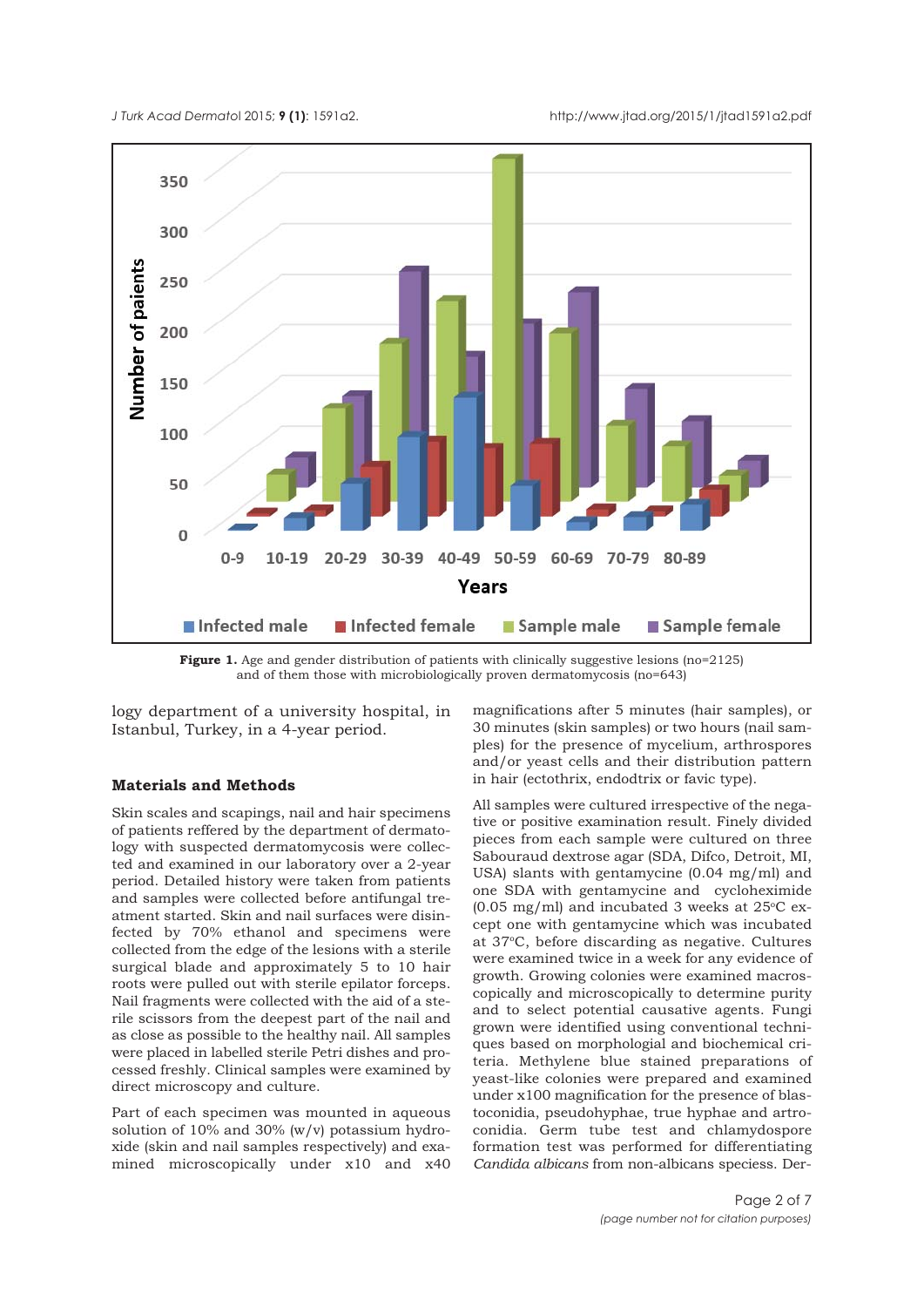### <span id="page-2-0"></span>*J Turk Acad Dermato*l 2015; **9 (1)**: 1591a2. http://www.jtad.org/2015/1/jtad1591a2.pdf

| <b>Table 1.</b> Distribution of Isolated Significant Fungi $(n=643)$ to Samples Collected $(n=2125)$ and Body Sites |  |                                |  |  |  |
|---------------------------------------------------------------------------------------------------------------------|--|--------------------------------|--|--|--|
|                                                                                                                     |  | (01 April 2010 - 01 June 2014) |  |  |  |

| Specimen                                   | Anatomical<br>site                                       | Candida spp<br>$(n=206,$<br>32.0%) |                             | Dermatophytes (n=308, 47.9%)                                          |                  |                          |                             |                             |                    |                             |                 |                                                                                                                                                                              | Other keratinophy-<br>lic fungi ( $n=126$ ,<br>19.6% |                       |                     | Total num-<br>ber of isola-     |            |
|--------------------------------------------|----------------------------------------------------------|------------------------------------|-----------------------------|-----------------------------------------------------------------------|------------------|--------------------------|-----------------------------|-----------------------------|--------------------|-----------------------------|-----------------|------------------------------------------------------------------------------------------------------------------------------------------------------------------------------|------------------------------------------------------|-----------------------|---------------------|---------------------------------|------------|
|                                            |                                                          |                                    | <sup>1</sup> C. $a^{2}C.$ s | Microsporum spp<br>Trichophyton spp (n=295, 95.8%)<br>$(n=13, 4.2\%)$ |                  |                          |                             |                             |                    |                             | $^{12}M$ .s.    |                                                                                                                                                                              | ${}^{13}T.S.$ ${}^{14}F.S.$ ${}^{15}P.S.$            | tes per<br>anatomical |                     |                                 |            |
|                                            |                                                          |                                    |                             |                                                                       |                  |                          |                             |                             |                    |                             |                 | <sup>3</sup> T. r. <sup>4</sup> T. m. <sup>5</sup> T. t. <sup>6</sup> T. v. <sup>7</sup> T. v. <sup>8</sup> T. s. <sup>9</sup> M. c. <sup>10</sup> M. g. <sup>11</sup> M. s. |                                                      |                       |                     |                                 | site       |
| Nail $(n=$<br>1448,<br>68.1%)              | Fingernail<br>$(n=216,$<br>$10.1\%$                      | 25                                 | 76                          | 12                                                                    | 3                | $\mathbf{1}$             |                             |                             | 10                 |                             |                 |                                                                                                                                                                              |                                                      | 16                    | 5                   |                                 | 148        |
|                                            | Toenail<br>$(n=1232,$<br>58.0%)                          | 9                                  | 48                          | 67                                                                    | 21               | 4                        | $\overline{c}$              | $\mathbf{1}$                | 64                 |                             |                 |                                                                                                                                                                              |                                                      | 64                    | 12                  | 2                               | 294        |
| Skin scra-<br>pings<br>$(n=625,$<br>29.4%) | Hand,<br>palm, inter-<br>digital<br>$(n=149,$<br>$7.0\%$ | 3                                  | 15                          | $\overline{7}$                                                        | $\mathbf{1}$     |                          |                             |                             | 5                  |                             |                 |                                                                                                                                                                              |                                                      | 20                    |                     |                                 | 51         |
|                                            | Arm $(n=32,$<br>1.4%                                     |                                    |                             | 3                                                                     | 3                |                          |                             |                             | $\mathbf{1}$       |                             | $\mathbf{1}$    |                                                                                                                                                                              |                                                      |                       |                     |                                 | 8          |
|                                            | Face, neck<br>$(n=28,$<br>1.3%                           |                                    | 3                           | 3                                                                     | $\boldsymbol{2}$ |                          |                             |                             |                    |                             |                 | $\mathbf{1}$                                                                                                                                                                 | $\mathbf{2}$                                         | $\mathbf{1}$          |                     |                                 | 12         |
|                                            | Body $(n=42,$<br>$2.0\%$                                 | $\overline{2}$                     | $\mathbf{1}$                | 6                                                                     |                  |                          |                             |                             | 3                  | 3                           |                 |                                                                                                                                                                              |                                                      |                       |                     |                                 | 15         |
|                                            | Foot sole,<br>interdigital<br>$(n=286,$<br>$13.4\%$      | $\overline{4}$                     | 8                           | 32                                                                    | 13               | $\mathbf{1}$             |                             |                             | 13                 |                             |                 |                                                                                                                                                                              |                                                      | $\overline{4}$        | $1\,$               |                                 | 76         |
|                                            | Leg $(n=52,$<br>2.3%                                     |                                    | 5                           |                                                                       |                  | $\mathbf{1}$             |                             |                             | $\overline{2}$     |                             |                 | $\mathbf{2}$                                                                                                                                                                 | $\mathbf{1}$                                         | $\mathbf{1}$          |                     |                                 | 12         |
|                                            | İnguinal<br>$(n=28,$<br>1.3%                             | $\boldsymbol{2}$                   | $\mathbf{1}$                |                                                                       |                  |                          |                             |                             | 2                  | $\ensuremath{\mathsf{3}}$   |                 |                                                                                                                                                                              |                                                      |                       |                     |                                 | 8          |
|                                            | Gluteal<br>$(n=18,$<br>0.8%                              | $\mathbf{1}$                       | $\mathbf{2}$                | $\overline{4}$                                                        | $\mathbf{1}$     |                          |                             |                             | $\mathbf{1}$       |                             |                 |                                                                                                                                                                              |                                                      |                       |                     |                                 | 9          |
| $2.4\%$                                    | Hair and scalp $(n=52)$ ,                                |                                    | $1\,$                       | $1\,$                                                                 | $\sqrt{2}$       |                          |                             | $\,1$                       | $\sqrt{2}$         |                             | $\sqrt{2}$      | $1\,$                                                                                                                                                                        |                                                      |                       |                     |                                 | 10         |
| Total ( $n=2125$ ), % in<br>each group     |                                                          | 46<br>(7.2)<br>%                   | 160<br>(24.9)<br>%          | 135<br>(21.0)<br>$\%$                                                 | 46<br>(7.2)<br>% | $\,7$<br>(1.0)<br>$\%$ ) | $\sqrt{2}$<br>(0.3)<br>$\%$ | $\sqrt{2}$<br>(0.3)<br>$\%$ | 103<br>(16.0)<br>% | $\sqrt{6}$<br>(1.0)<br>$\%$ | 3<br>(0.5)<br>% | $\overline{4}$<br>(0.6)<br>%                                                                                                                                                 | 3<br>(0.5)<br>$\%$                                   | 106<br>(16.4)<br>$\%$ | 18<br>(2.8)<br>$\%$ | $\overline{2}$<br>(0.3)<br>$\%$ | 643 (100%) |

1C.a.: *Candida albicans* (22.3%); 2C.s.: *Candida* spp.(77.7%); 3T.r: *T. rubrum* (43.8%); 4T.m.: *T. mentagrophytes* (14.9%); 5T.t.: *T. tonsurans* (2.3%); 6T.v.: *T. verrucosum* (0.6%); 7T.v.: *T. violaceum* (0.6%); 8T.s.: *Trichophyton* spp (33.4%); 9M.c.: *M. canis* (1.9%); 10M.g.: *M. Gypseum* (1.0%); 11M.s.: *Microsporum* spp (1.3%); 12M.s.: *Malassezia* spp (0.5%); 13T.s.: *Trichosporon* spp (84.1%); 14F.s.: *Fusarium* spp (14.3%); 15P.s.: *Phoma* spp (1.6%)

matophytes were subcultured on potato dextrose agar, ure agar slants and/or rice medium for further identification and nondermatophyte molds were identified by macroscopic and microscopic characteristics [**[3,](#page-5-0) [4,](#page-5-0) [5,](#page-5-0) [6,](#page-5-0) [7](#page-5-0)**]. The patients from whose samples non dermatophite molds were cultured, were called two more times with two weeks intervals, to obtain fresh samples to confirm the pathogenic significance of the fungus by repeating cultures and to exclude contamination [**[8](#page-5-0), [9,](#page-5-0) [10, 11](#page-5-0)**].

### **Results**

A total of 2125 samples were collected from patients with symptoms compatible with superficial mycosis. Of those 1227 (57.7%) were female, 898 (42.3%) male. Age range was from 1 to 80 years and mean age was 49. The distribution of patients with clinically dermatomycosis suspected lesions and with mycologically confirmed dermatomycosis according to age and gender shown in (**[Figure 1](#page-1-0)**). Of them, 72 (11.6%) were diagnosed and treated with topical or systemic antifungals in the past and relapsed in 38 (6%) patients and the remainings did not responded to the therapy.

Pathogen fungi (n=643) were isolated from 623 patients' samples by direct microscopy and culture. Of the totally 643 pathogen isolates, 308 (47.9%) were dermatophytes, 206 (32.0%) *Candida* spp, and 129 (19.8%) non dermatophyte fungi, as 18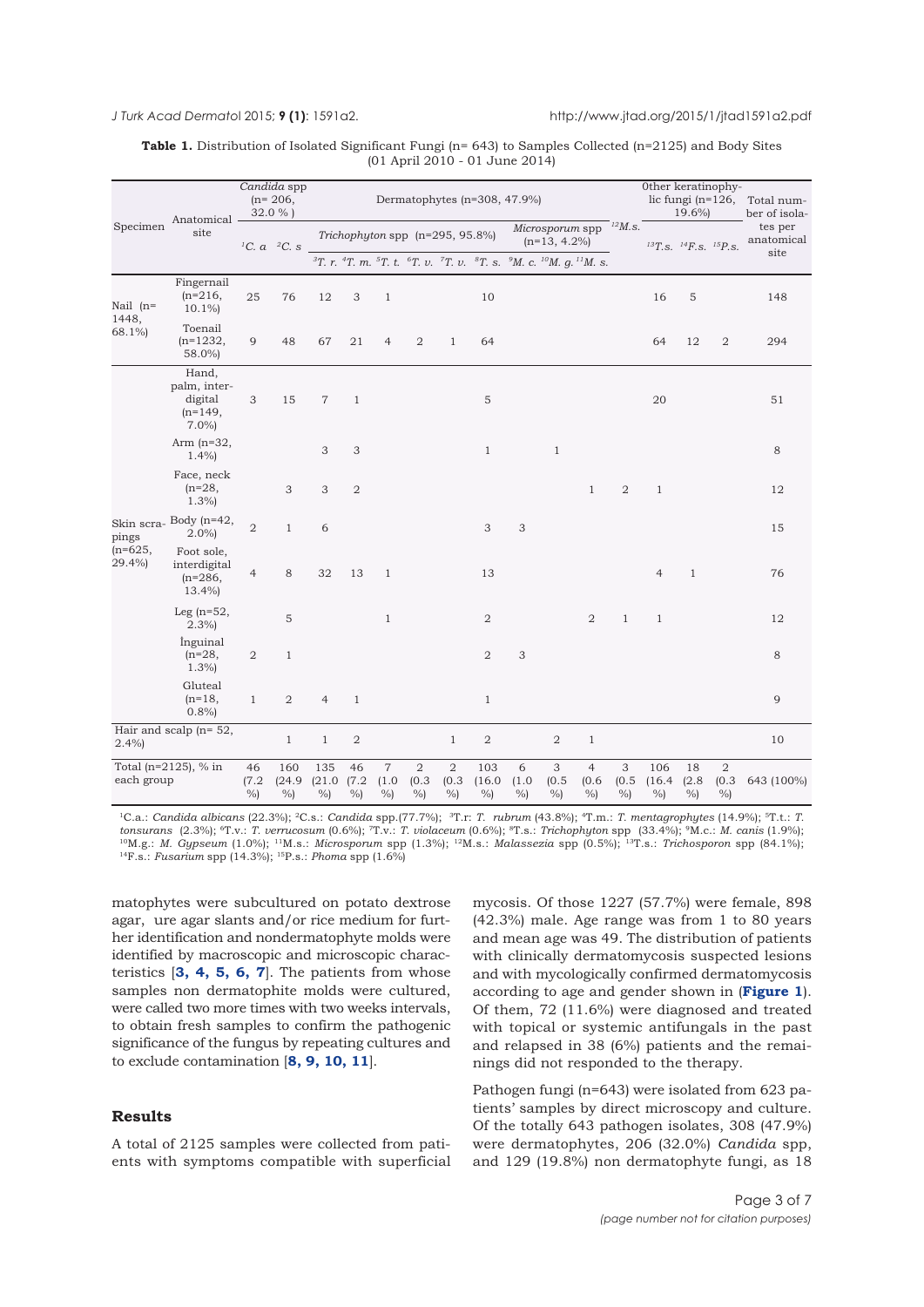*J Turk Acad Dermato*l 2015; **9 (1)**: 1591a2. http://www.jtad.org/2015/1/jtad1591a2.pdf



**Figure 2.** Nails infected with *Phoma* spp

(2.8%) *Fusarium* spp, 106 (16.4 %) *Trichosporon* spp, 3 (0.5%) *Malassezia* spp and 2 (0.3%) *Phoma* spp. The distribution of fungi isolated to the samples and anatomic sites were enlisted in (**[Table 1](#page-2-0)**). Two significant fungi were cultured together from samples of 20 (3.1%) patients (**[Table 2](#page-4-0)**). Of the samples cultured, non-*albicans Candida* species were the most prevalent (77.7%) yeasts. Among dermatophytes identified in species level, *Trichophyton rubrum* was founded to be the commonest etiological agent (43.8%) followed by *T. mentagrophytes* (14.9%).

*Phoma* spp was isolated from two patients in different years. The first patient [**[12](#page-5-0)**] was a 37 yearsold male teacher who dealed with gardening in summertimes. He presented with a history of greenish-yellow discoloration and subungual hyperkeratosis on all the toenails (**Figure 2**). There was no history of other diseases except for toenail dystrophy. The second patient was a 40 year old female nurse. Both of them were otherwise in good health and denied nail trauma or dystrophic nail abnormalities prior to the onset of the present lesions. In mycological examination septate hyphae were observed in 30% KOH preparation from the toenail samples. Rapid growing green-gray colonies were developed on SDA. Microscopical preparation revealed hyaline to brown septate hyphae, several picnidia with ostioles and unicellular conidia (**Figure 3**). The same fungus was isolated on a total of three consecutive cultures. Dermatophytes were absent. The isolated moulds were morphologically identified as *Phoma* spp.

Onycomycosis was the most common clinical form of dermatomycoses, and toenail onychomycosis (n=294, 47.2%) was the most prevalent type of infection. As agents of onychomycosis (n=442), dermatophytes were detected in (185, 41.9%), yeasts in (158, 35.7%) and non-dermatophyte fungi in (99, 22.4%) patients. *Candida* spp was isolated more frequently from fingernails than toenails, and females were affected more frequently with fingernail candidal infections than males.



**Figure 3.** Picnidium and oval shaped conidia (400x)

Dermatophytosis was present in family members of 166 (26.6%) patients, contacts with animals occured in 89 (14.3%), with soil in 24 (3.9%). Diabetes mellitus was found in 50 (8.0%), psoriasis in 12 (1.9%) of 623 patients.

Tinea capitis due to *T. mentagrophytes* was detected in two males and due to *T. rubrum, T. Violaceum, Microsporum* sp each in one female pediatric patients. *Trichophyton* rubrum was isolated from a generalized tinea corporis and tinea pedis case.

### **Discussion**

Dermatophytes, non-dermatophytic fungi and *Candida* species are etiological agents of superficial infections. The etiology and frequency of dermatomycoses vary with changes in geographic and climatic conditions, different living habits and life style. Dermatophytes (47.9%) were the most common pathogens recovered from our patients with suspected dermatomycoses. In the present study, *T. rubrum* (21.0%) was the most common etiologic agent isolated from various cases of superficial mycoses and it was followed by *T. mentagrophytes*. The predominance of *T. rubrum* in our study represents global trend consistent with data from many other geographical regions [**[13](#page-5-0), [14,](#page-5-0) [15,](#page-5-0) [16, 17](#page-5-0), [18,](#page-5-0) [19,](#page-6-0) [20](#page-5-0), [21, 22](#page-6-0)**].

The first report of dermatomycosis in Turkey was by *Unat* in 1952 [**[23](#page-6-0)**]. 60 years ago, the most widespread etiologic agent was reported to be *Trichophyton* schönleini [**[23](#page-6-0)**], which was later succeeded by *T. violaceum, M. canis* and *T. mentagrophytes*. A seven year retrospective study in Istanbul by *Koksal* et al. [**[24](#page-6-0)**] reported the most common isolate as *T. rubrum*, being *Candida* spp the most prevalent. In the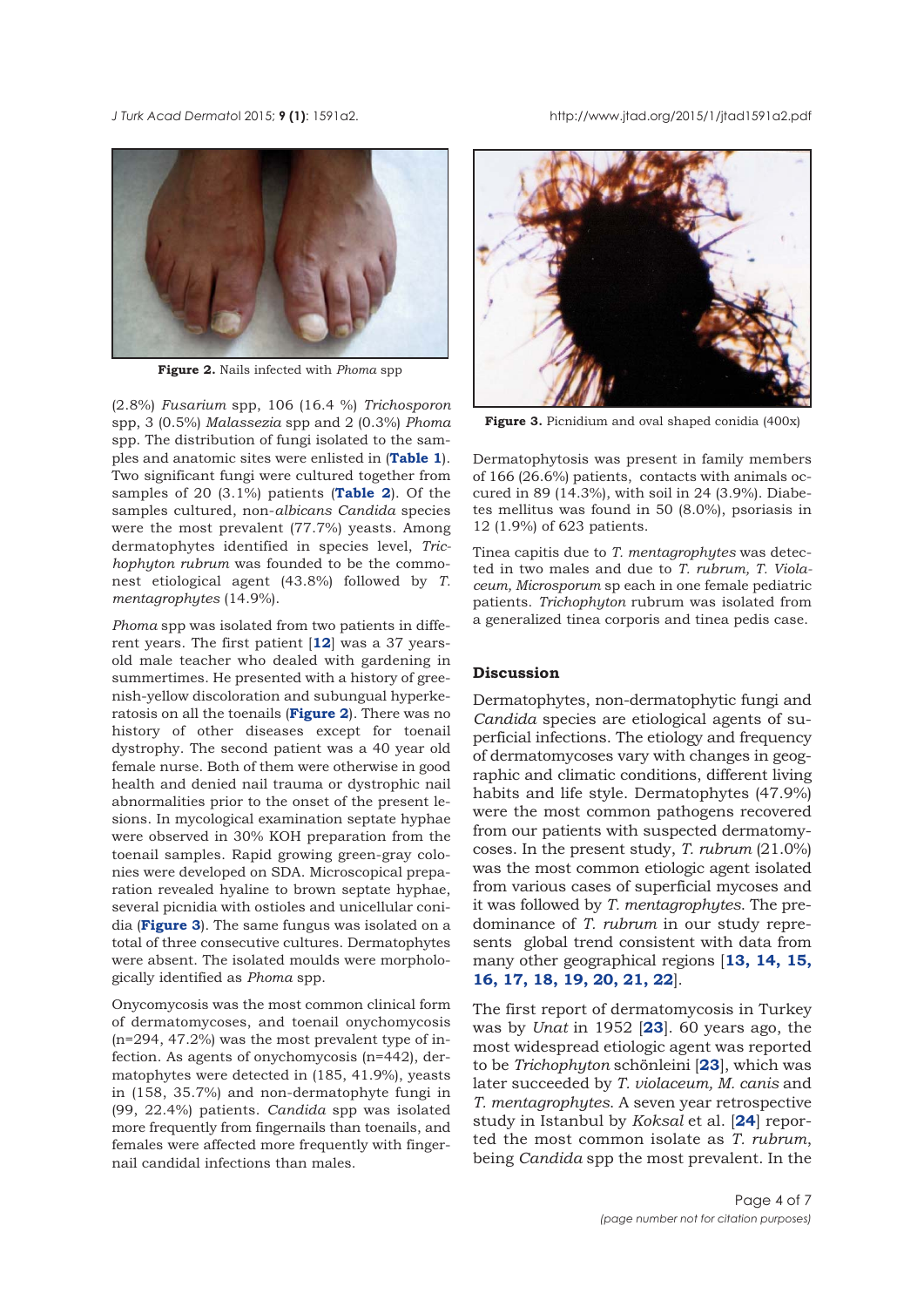<span id="page-4-0"></span>*J Turk Acad Dermato*l 2015; **9 (1)**: 1591a2. http://www.jtad.org/2015/1/jtad1591a2.pdf

| Specimen                  | Fungi               |                        |  |  |  |  |  |
|---------------------------|---------------------|------------------------|--|--|--|--|--|
| Fingernail $(n=7)$        | Candida sp          | Trichosporon sp        |  |  |  |  |  |
|                           | Candida sp          | Trichophyton rubrum    |  |  |  |  |  |
|                           | Candida glabrata    | Fusarium sp            |  |  |  |  |  |
|                           | Candida glabrata    | Candida tropicalis     |  |  |  |  |  |
|                           | Candida glabrata    | Fusarium sp            |  |  |  |  |  |
|                           | Candida glabrata    | Fusarium sp            |  |  |  |  |  |
|                           | Candida glabrata    | Candida tropicalis     |  |  |  |  |  |
| Toenail $(n=10)$          | Trichophyton rubrum | Trichophyton sp        |  |  |  |  |  |
|                           | Trichophyton rubrum | <i>Trichophyton</i> sp |  |  |  |  |  |
|                           | Trichophyton sp     | Trichophyton sp        |  |  |  |  |  |
|                           | Trichophyton sp     | Trichophyton sp        |  |  |  |  |  |
|                           | Candida sp          | Trichophyton sp        |  |  |  |  |  |
|                           | Candida sp          | <i>Trichophyton</i> sp |  |  |  |  |  |
|                           | Candida sp          | Trichophyton sp        |  |  |  |  |  |
|                           | Candida sp          | Trichophyton sp        |  |  |  |  |  |
|                           | Candida sp          | Trichophyton sp        |  |  |  |  |  |
|                           | Candida glabrata    | Fusarium sp            |  |  |  |  |  |
| Foot interdigital $(n=1)$ | Candida sp          | Trichophyton rubrum    |  |  |  |  |  |
| Arm $(n=1)$               | Microsporum sp      | Trichosporon sp        |  |  |  |  |  |
| Hair $(n=1)$              | Microsporum gypseum | Trichophyton rubrum    |  |  |  |  |  |

**Table 2.** Specimens From Which Two Different Aetiological Agents Cultured (n=20)

present study, *T.schönleini* was not isolated from specimens, and, *T.violaceum* was isolated very rare (0.6%), however *T. rubrum* was the most frequent dermatophyte isolated followed by *T. mentagrophytes*, suggesting the changes in epidemiology of dermatophytosis in Turkey in last 60 years. Similar findings were reported from Marmara [**[25](#page-6-0)**], Easter Thrace [**[26](#page-6-0)**], Middle Blacksea regions [**[27](#page-6-0)**], and South Central Turkey [**[28](#page-6-0)**], and Central Anatolia [**[29](#page-6-0), [30](#page-6-0)**]. This seems to be in accordance with the change in dermatophyte spectrum in dermatomycoses in Central and North Europe as underlined by *Seebacher* [**[17, 18](#page-5-0)**]. The authors suggested this evolution to be connected with the increase in the incidence of tinea pedis, like in our study, tinea pedis was the most common clinical form, although tinea capitis superficialis and favus was in 1950s [**[23](#page-6-0), [31](#page-6-0)**].

In contrast, in Southern Europe, especially in Mediterranean and Arabic countries, zoophilic dermatophytes, such as *Microsporum canis* or *T. verrucosum*, are the most frequently isolated during the recent years and this dermatophyte is now the most prevalent in tinea capitis in children [**[17](#page-5-0)**]. In our study, *M. canis* and *T. verrucosum* has very low frequency (1.0% and 0.3% respectively) and tinea capitis was rare (1.4%). This was in agree with the data reported from Aegean [**[32](#page-6-0)**] and western Black Sea region of Turkey [**[33](#page-6-0)**], but higher *M. canis* frequency was reported from Central Anatolia [**[29](#page-6-0)**].

*Candida* spp (24.9%) was the second prevailing pathogen recovered from our patients with dermatomycoses, a rate correlating well with comparable studies [**[24, 28](#page-6-0), [30, 34, 35](#page-6-0)**]. Fingernails were affected than toenails and females were affected more than males, like findings reported by *Kiraz* [**[34](#page-6-0)**] and this may probably attributed to frequent emersion of hands in water.

Non-dermatophytic fungi, *Fusarium* spp, *Trichosporon* spp and *Phoma* spp isolated from nail clippings (3.8%, 18.0% and 0.4% respectively) and the first two from skin scrapings (0.5% and 13.6 respectively) were previously regarded as contaminants, are now considered to be infectious agents. For *Trichosporon* spp, these rates were in agree with findings reported in Istanbul by *Kiraz* [**[34](#page-6-0)**] and higher than reported by *Koksal* [**[24](#page-6-0)**]. For *Fusarium* spp, our findings were correlating well with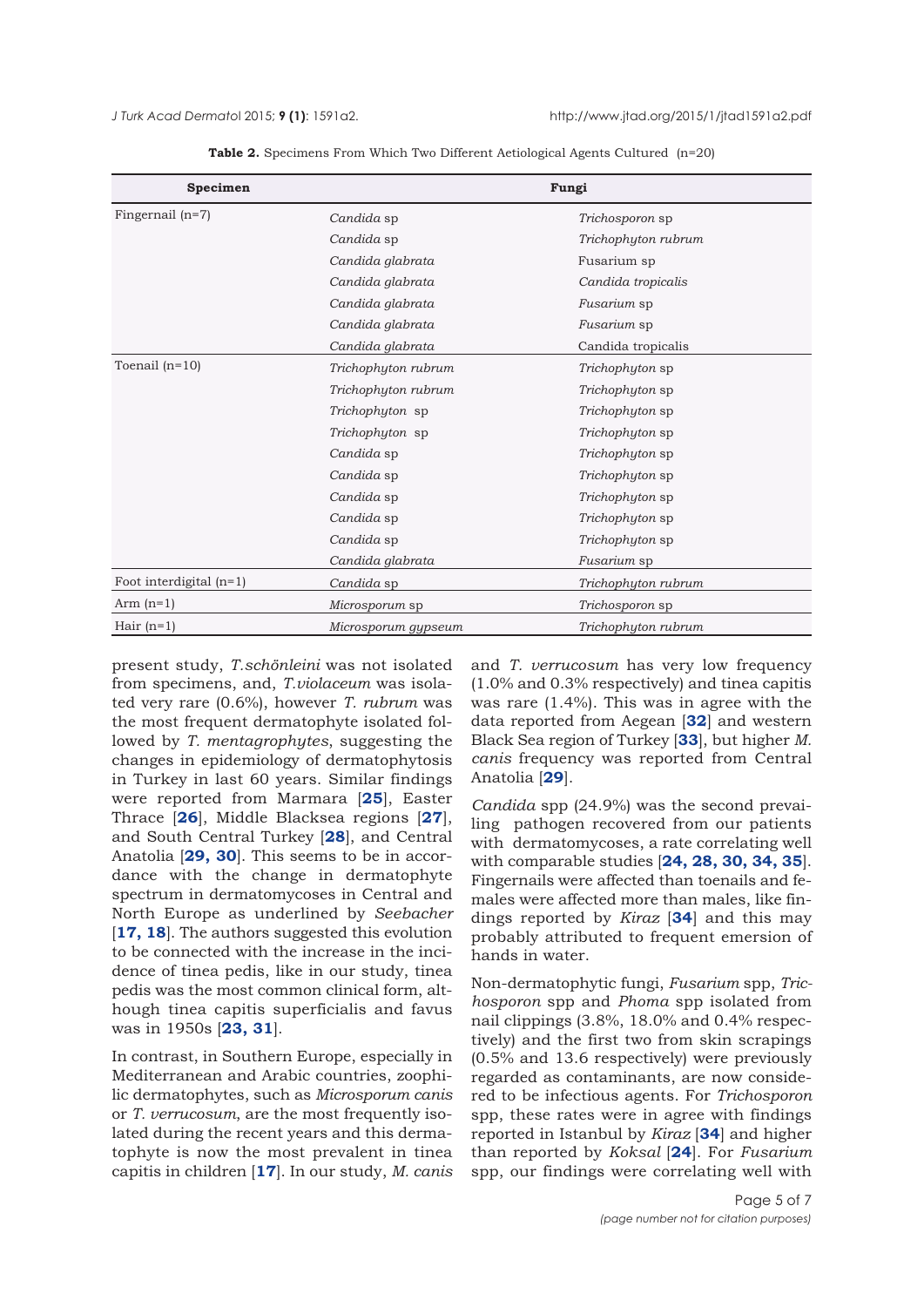<span id="page-5-0"></span>Onychomycosis is caused mainly by dermatophytes but occasionally by nondermatophytic fungi. Traditionally moulds other than dermatophytes have been considered as contaminating fungi of the skin and nails. *Phoma* is a typicall genus of Coelomycetes with over 200 known species which were occasionally recovered in cases of human subcutaneous disease, endophthalmitis and deep tissue infection [**5**] and very rarely reported from onychomycosis [**[39](#page-6-0)**]. In our laboratory, *Phoma* spp was isolated from toenails of two different patients in two different years, and clinically mimiced the signs and symptoms of dermatophyte infections. Careful diagnostic attention is required when identifying non dermatophytes as an etiologic agent of onychomycosis.

In the current study, 643 of the total of 2125 clinically suspected cases were confirmed by mycological methods. From our overall data, dermatomycosis occured mainly in adults (40-49 years), females were affected more than males (1207/898), which was similar to results of other studies [**[40](#page-6-0), [41](#page-6-0)**].

In conclusion, epidemiology of dermatomycoses was changed in Turkey in the last 60 years and the distribution of etiologic agents of superficial mycoses in this study was similar to the epidemiological pattern reported in North and Central Europe.

### **References**

- 1. Borman AM, Campbell CK, Fraser M, Johnson EM. Analysis of the dermatophyte species isolated in the British Isles between 1980 and 2005 and review of worldwide dermatophyte trends over the last three decades. Med Mycol 2007; 45: 131-141. PMID 17365649
- 2. Havlickova B, Czaika VA, Friedrich M. Epidemiological trends in skin mycoses worldwide. Mycoses 2008; 51: 2-15. PMID 18783559
- 3. Weitzman I, Summerbell R. The dermatophytes. Clin Microbiol Revs 1995; 8: 240-259. PMID 7621400
- 4. Warren N, Hazen KC. *Candida, Cryptococcus* and other yeasts of medical importance. In: Murray PR, Baron EJ, Pfaller MA, Tenover FC, Yolken RH (eds). Manual of Clinical Microbiology. 6th ed. 1995: 723- 737.
- 5. De Hoog GS, Guarro J, Genée J, Figueras MJ. Atlas of Clinical Fungi. 2nd ed. Centraalbureau voor

Schimmelcultures / Universitat Rovira i Virgilli, Reus, Spain, 2000: 164-176; 180-225; 681-704; 736- 767; 954-995.

- 6. Kane J, Summerbell R, Sigler L, Krajden S, Land G. Laboratory Handbook of Dermatophytes. A Clinical Guide and Laboratory Handbook of Dermatophytes and Other Filamentous Fungi from Skin, Hair, and Nails Star Publishing Company, Belmont, CA, USA, 1997.
- 7. Larone DH. Medically Important Fungi. A Guide to Identification. ASM Press, Washington DC, USA 5 th ed. 2011: 243-268.
- 8. Gupta AK, Cooper EA, McDonald P, Summerbell RC. Utility of inoculum counting (Walshe and English criteria) in clinical diagnosis of onychomycosis caused by nondermatophytic filamentous fungi. J Clin Microbiol 2001; 39: 2115-2121. PMID 11376044
- 9. Gupta AK, Ryder JE, Summerbell RC. The diagnosis of nondermatophyte mold onychomycosis. Int J Dermatol 2003; 42: 272-273. PMID 12694491
- 10. Summerbell RC, Cooper E, Bunn U, Jamieson F, Gupta AK. Onychomycosis: a critical study of techniques and criteria for confirming the etiologic significance of nondermatophytes. Med Mycol 2005, 43: 39-59. PMID 15712607
- 11. Shemer A, Davidovici B, Grunwald MH, Trau H, Amichai B. New criteria for the laboratory diagnosis of nondermatophyte molds in onychomycosis. Clin Lab Invest 2009; 160: 37-39. PMID 18764841
- 12. Kantarcioglu A S, J Guarro, B Engin, N Guney, N Kiraz, Y Tuzun. Toenail onychomycosis by an unusual pathogen: *Phoma* spp. Abstracts of the 6th Trends in Medical Mycology, 11-14 October 2013, Copenhagen, Denmark, Mycoses 2013; 56 (Suppl 3): 161.
- 13. Chinelli PA, Sofiatti Ade A, Nunes RS, Martins JE. Dermatophyte agents in the city of Sao Paulo, from 1992 to 2002. Rev Inst Med Trop Sao Paolo 2003; 45: 259-263. PMID 14743665
- 14. Foster KW, Ghannoum MA, Elewski BE. Epidemiologic surveillance of cutaneous fungal infection in the United States from 1999 to 2002. J Am Acad Dermatol 2004; 50: 748-752. PMID 15097959
- 15. Lehenkari E, Silvennoinnen-Kassinen S. Dermatophytes in northern Finland in 1982-1990. Mycosis 1995; 38: 411-414. PMID 8569818
- 16. Manzon de la Torre A, Cuenca-Estrella M, Rodriguez-Tudela JL. Epidemiological survey of dermatophytosis in Spain (April-June 2001). Enferm Infecc Microbiol Clin 2003; 21: 477-483. PMID 14572379
- 17. Seebacher C. The change of dermatophyte spectrum in dermatomycoses. Mycoses 2003; 46: 114-119. PMID 12955853
- 18. Seebacher C, Bouchara JP, Mignon B. Updates on the epidemiology of dermatophyte infections. Mycopathologia 2008; 166: 335-352. PMID 18478365
- 19. Neji S, Makni F, Cheikhrouhou F, et al. Epidemiology of dermatophytoses in Sfax, Tunisia. Mycoses 2008; 52: 534-538. PMID 19207834
- 20. Korstanje MJ, Staats CC. Fungal infections in the Neitherlands. Prevailing fungi and pattern of infection. Dermatology 1995; 190: 39-42. PMID 7894094